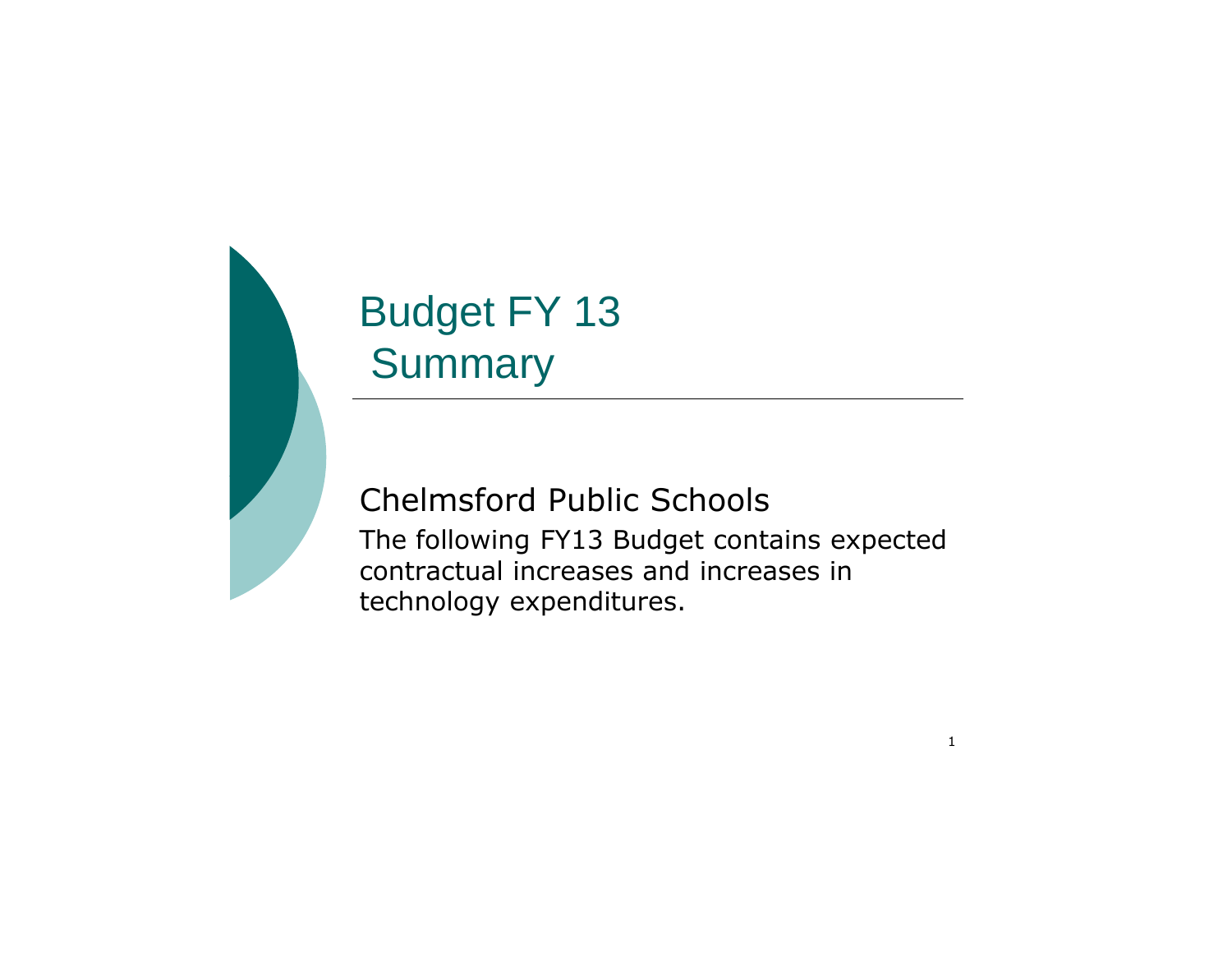**FIVE YEAR BUDGET HISTORY: The chart below presents a history of our budget since FY2009 school year. Our expected increase is \$1,430,000. Our five year increase has been \$3,189,450. In the same time period our State Aid(Chapter 70) has remained flat.**

|                            |                 |    |            |              |     |              |                  | <b>CHANGE</b>            |                | <b>FIVE YEAR</b>        |
|----------------------------|-----------------|----|------------|--------------|-----|--------------|------------------|--------------------------|----------------|-------------------------|
|                            | FY2009          |    | FY2010     | FY2011       |     | FY2012       | FY2013           | FY13 - FY12              |                | <b>CHANGE</b>           |
| SCHOOL BUDGET \$44,426,232 |                 | S  | 43,085,662 | \$45,085,662 | 5   | 46,185,662   | \$47,615,662     | \$1,430,000              |                | $\frac{1}{3}$ 3,189,450 |
| <b>STATE AID</b>           | 9,432,005<br>\$ | S  | 9,243,365  | \$10,437,871 | Ι\$ | 10,148,114   | $$10,176,529$ \$ | 28,415                   | ۱\$            | 744,524                 |
| % OF BUDGET                | 21%             |    | 21%        | 23%          |     | 22%          | 21%              | $-1\%$ \$                |                | 0                       |
| <b>TOWN SHARE</b>          | \$34,994,227    | \$ | 33,842,297 | \$34,647,791 |     | \$36,037,568 | \$37,439,153     | $$1,401,585$ \$2,444,926 |                |                         |
| % OF BUDGET                | 79%             |    | 79%        | 77%          |     | 78%          | 79%              |                          | \$<br>$1\%(0)$ |                         |
| F.T.E.                     | 679.5           |    | 639.5      | 644.4        |     | 636.9        | 636.9 \$         | ٠                        | ا\$            | (43)                    |
| <b>ENROLLMENT</b>          | 5,437           |    | 5,313      | 5,303        |     | 5,321        | 5211             | 18 S                     |                | (226)                   |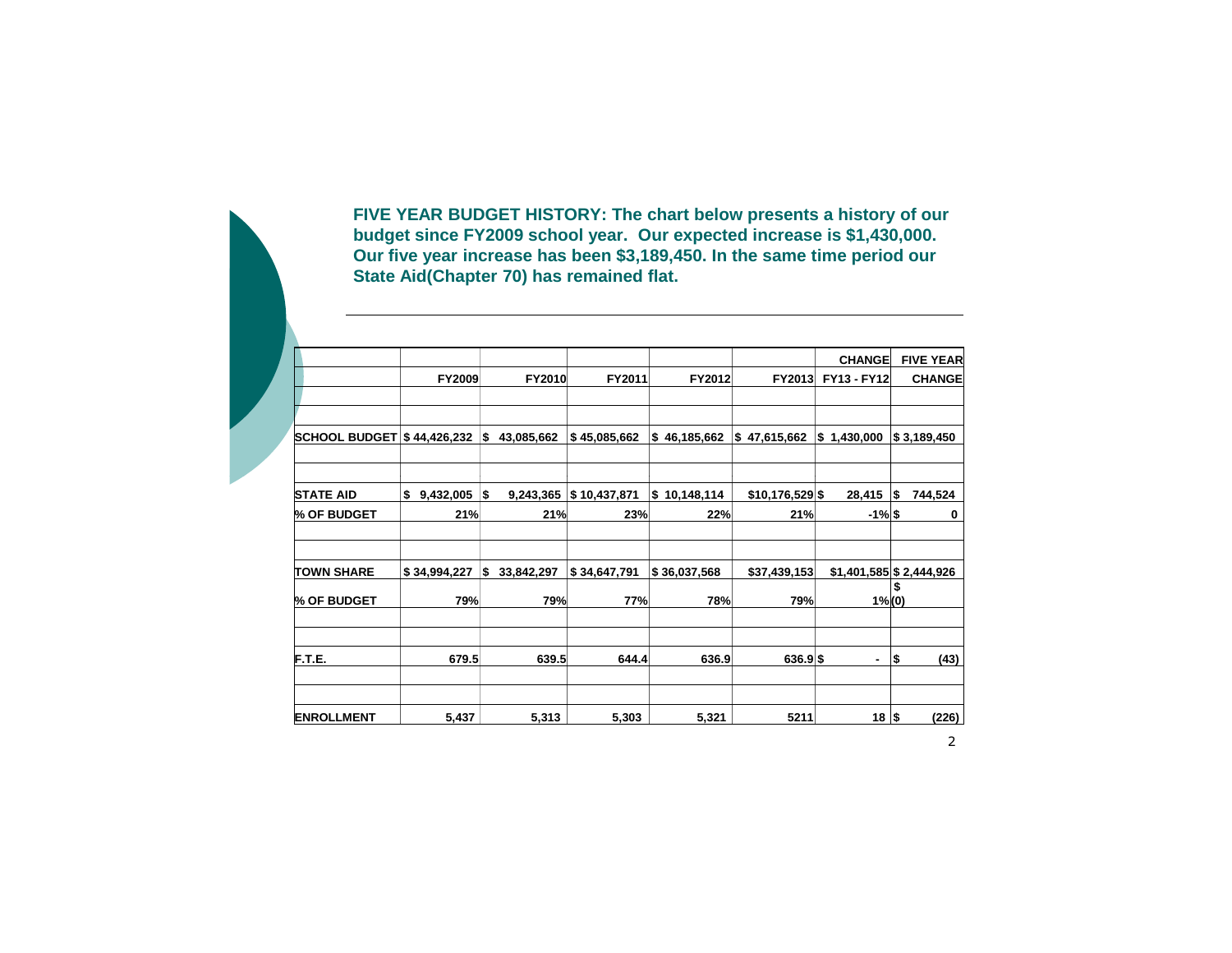## Chelmsford Public Schools Five Year Budget Forecast

|                                       | Proposed       |                  |                 |              |                 |                 |
|---------------------------------------|----------------|------------------|-----------------|--------------|-----------------|-----------------|
|                                       | FY 13          | <b>FY 14</b>     | <b>FY 15</b>    | <b>FY16</b>  | <b>FY17</b>     | <b>FY18</b>     |
|                                       |                |                  |                 |              |                 |                 |
| <b>BUDGET BASE</b>                    | \$46,185,662   | 47,615,662<br>\$ | \$49,165,662    | \$50,865,662 | \$52,765,662    | \$54,665,662    |
| <b>SALARIES</b><br><b>FIXED COSTS</b> | 580,000        | 500,000          | 500,000         | 600,000      | 600.000         | 700,000         |
| <b>Step &amp; Degree</b>              | 600,000        | 600,000          | 600,000         | 600.000      | 600.000         | 600,000         |
| <b>Utilities</b>                      |                |                  | 50.000          | 50,000       | 50.000          | 50,000          |
| <b>Sped Tuitions</b>                  |                | 300,000          | 300,000         | 400,000      | 400,000         | 400.000         |
|                                       |                |                  |                 |              |                 |                 |
| Transportation                        | 150,000        | 50,000           | 50.000          | 50,000       | 50.000          | 75,000          |
| <b>PROGRAMS</b>                       |                |                  | 100,000         | 100,000      | 100,000         | 100,000         |
| <b>TECHNOLOGY</b>                     | 100.000        | 100,000          | 100,000         | 100,000      | 100,000         | 100,000         |
|                                       |                |                  |                 |              |                 |                 |
| <b>TOTAL</b>                          | \$47,615,662   | \$<br>49,165,662 | \$50,865,662    | \$52,765,662 | \$54,665,662    | \$56,690,662    |
| <b>YEARLY</b><br><b>INCREASE</b>      | 1,430,000<br>S | \$<br>1,550,000  | \$<br>1,700,000 | \$1,900,000  | \$<br>1,900,000 | \$<br>2,025,000 |
|                                       |                |                  |                 |              |                 |                 |
| % INCREASE                            | 3.10%          | 3.26%            | 3.46%           | 3.74%        | 3.60%           | 3.70%           |
| <b>5 YEAR INCREASE</b>                |                |                  |                 |              |                 | \$<br>9,075,000 |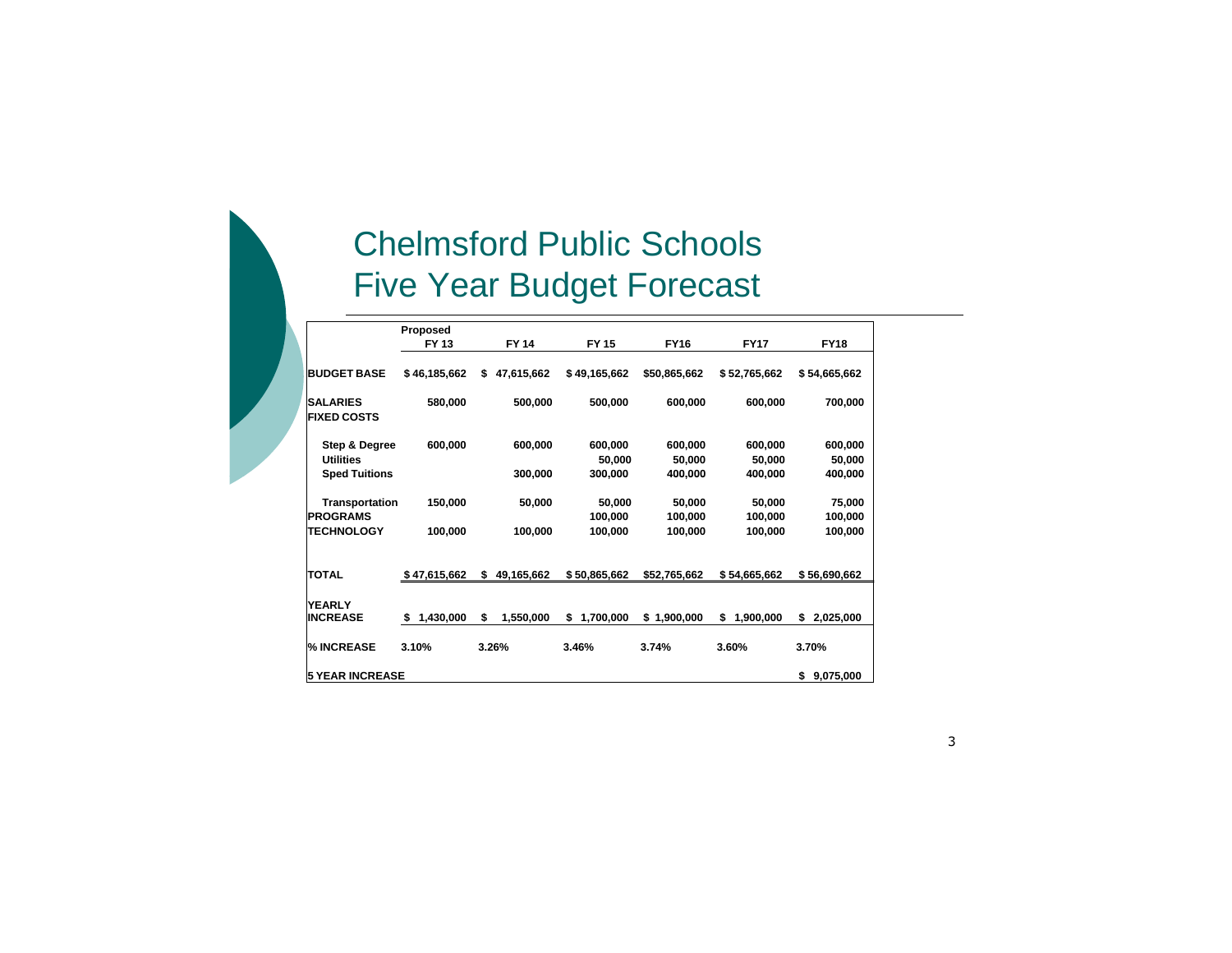Teachers' Salary Index: One of our fixed costs is our commitment to incremental salary increases to teachers and nurses not at the top of the salary pay scale. The chart below demonstrates that 53% of our professional teaching staff is not at the top of the pay scale. Our FY13 budget targets \$600,000 for this contracted benefit. These are FTE's Full Time Equivalents.

| <b>STEP</b>  | B.A.  | <b>M.A.</b> | $M.A.+30$ | <b>CAGS</b> | <b>PHD</b> | <b>Total</b> | %     |
|--------------|-------|-------------|-----------|-------------|------------|--------------|-------|
|              |       |             |           |             |            |              |       |
| 1            | 4.0   | 10.0        |           |             |            | 14.0         | 3.5%  |
| $\mathbf 2$  | 6.5   | 9.8         | 2.0       |             |            | 18.3         | 4.5%  |
| 3            | 3.0   | 3.8         | 1.0       |             |            | 7.8          | 1.9%  |
| 4            | 2.0   | 9.0         | 1.0       |             |            | 12.0         | 3.0%  |
| 5            | 3.0   | 8.2         | 1.0       | 1.0         |            | 13.2         | 3.3%  |
| 6            | 4.0   | 11.0        | 1.0       |             |            | 16.0         | 4.0%  |
| 7            | 6.3   | 24.0        | 2.0       |             |            | 32.3         | 8.0%  |
| 8            | 3.0   | 12.8        |           |             |            | 15.8         | 3.9%  |
| 9            | 4.0   | 10.0        | 2.0       | 1.0         |            | 17.0         | 4.2%  |
| 10           | 2.0   | 19.2        | 2.0       |             | 1.0        | 24.2         | 6.0%  |
| 11           | 2.0   | 19.2        |           | 0.5         |            | 21.7         | 5.4%  |
| 12           | 3.0   | 14.5        | 3.0       | 2.0         |            | 22.5         | 5.6%  |
| 13           | 31.0  | 104.5       | 41.0      | 7.0         | 6.0        | 189.5        | 46.9% |
| <b>Total</b> | 73.8  | 256.0       | 56.0      | 11.5        | 7.0        | 404.3        |       |
| %            | 18.3% | 63.3%       | 13.9%     | 2.8%        | 1.7%       |              | 100%  |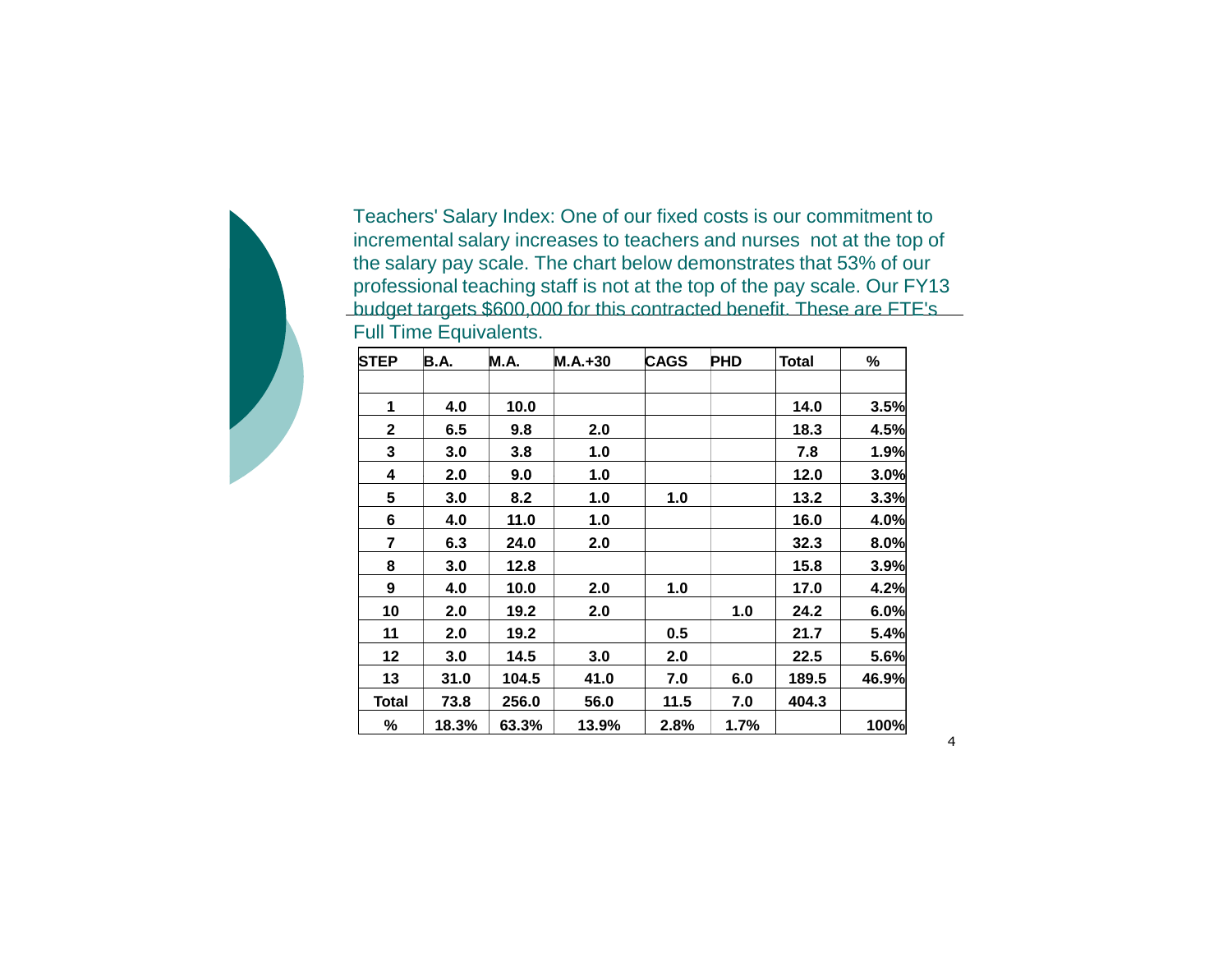### School Enrollment FY2012

 $\mathcal{L}$ 

| 193              | 205                                                                         | Grade 8 | 257              | 241                                                                             | Grade 12        | 406                                                                                                                         |                                                                                                                  |
|------------------|-----------------------------------------------------------------------------|---------|------------------|---------------------------------------------------------------------------------|-----------------|-----------------------------------------------------------------------------------------------------------------------------|------------------------------------------------------------------------------------------------------------------|
|                  |                                                                             |         |                  | 255                                                                             |                 |                                                                                                                             |                                                                                                                  |
|                  |                                                                             |         |                  |                                                                                 |                 |                                                                                                                             |                                                                                                                  |
|                  |                                                                             |         |                  |                                                                                 |                 |                                                                                                                             |                                                                                                                  |
|                  |                                                                             |         |                  |                                                                                 |                 |                                                                                                                             |                                                                                                                  |
|                  |                                                                             |         |                  |                                                                                 | 430             |                                                                                                                             |                                                                                                                  |
|                  |                                                                             |         |                  |                                                                                 | 99              | 100                                                                                                                         |                                                                                                                  |
|                  |                                                                             |         |                  |                                                                                 | 85              | 101                                                                                                                         |                                                                                                                  |
|                  |                                                                             |         |                  |                                                                                 | 86              | 82                                                                                                                          |                                                                                                                  |
|                  |                                                                             |         |                  |                                                                                 | 84              | 92                                                                                                                          |                                                                                                                  |
|                  |                                                                             |         |                  |                                                                                 | 76              | 75                                                                                                                          |                                                                                                                  |
| <b>SOUTH ROW</b> |                                                                             |         |                  |                                                                                 |                 |                                                                                                                             |                                                                                                                  |
|                  |                                                                             |         |                  |                                                                                 | 488             | 475                                                                                                                         |                                                                                                                  |
|                  |                                                                             |         |                  |                                                                                 |                 |                                                                                                                             |                                                                                                                  |
|                  |                                                                             |         |                  |                                                                                 |                 |                                                                                                                             |                                                                                                                  |
|                  |                                                                             |         |                  |                                                                                 |                 |                                                                                                                             |                                                                                                                  |
| Kindergarten     |                                                                             |         |                  |                                                                                 | 79              |                                                                                                                             |                                                                                                                  |
|                  |                                                                             |         |                  |                                                                                 |                 |                                                                                                                             |                                                                                                                  |
|                  |                                                                             |         |                  |                                                                                 | 464             | 480                                                                                                                         |                                                                                                                  |
|                  |                                                                             |         |                  |                                                                                 | 98              | 98                                                                                                                          |                                                                                                                  |
|                  |                                                                             |         |                  |                                                                                 | 97              | 104                                                                                                                         |                                                                                                                  |
|                  |                                                                             |         |                  |                                                                                 | 94              | 94                                                                                                                          |                                                                                                                  |
|                  |                                                                             |         |                  |                                                                                 |                 | 98                                                                                                                          |                                                                                                                  |
|                  |                                                                             |         |                  |                                                                                 |                 | 86                                                                                                                          |                                                                                                                  |
|                  |                                                                             |         |                  |                                                                                 |                 |                                                                                                                             |                                                                                                                  |
|                  |                                                                             |         |                  |                                                                                 | 93              |                                                                                                                             |                                                                                                                  |
|                  |                                                                             |         |                  |                                                                                 | 108             |                                                                                                                             |                                                                                                                  |
|                  |                                                                             |         |                  |                                                                                 | 113             |                                                                                                                             |                                                                                                                  |
|                  |                                                                             |         |                  |                                                                                 | 100             | 112                                                                                                                         |                                                                                                                  |
| Kindergarten     |                                                                             |         |                  |                                                                                 | 76              |                                                                                                                             |                                                                                                                  |
|                  |                                                                             |         |                  |                                                                                 |                 |                                                                                                                             |                                                                                                                  |
|                  |                                                                             |         |                  |                                                                                 |                 |                                                                                                                             |                                                                                                                  |
|                  | Preschool<br>Kindergarten<br><b>HARRINGTON</b><br>2011<br>157<br>192<br>180 | 2010    | HY<br>192<br>194 | <b>MCCART</b><br>2011<br>Grade 5<br>216<br>178 Grade 6<br>215<br>Grade 7<br>227 | October 31,2011 | 2011<br>106<br>490<br>85<br>90<br>95<br>94<br>106<br>114<br><b>2010CHS</b><br>219<br>Grade 9<br>220<br>Grade 10<br>Grade 11 | 2010<br>100<br>96<br>111<br>93<br>113<br>525<br>78<br>86<br>105<br>114<br>92<br>450<br>2011<br>439<br>380<br>370 |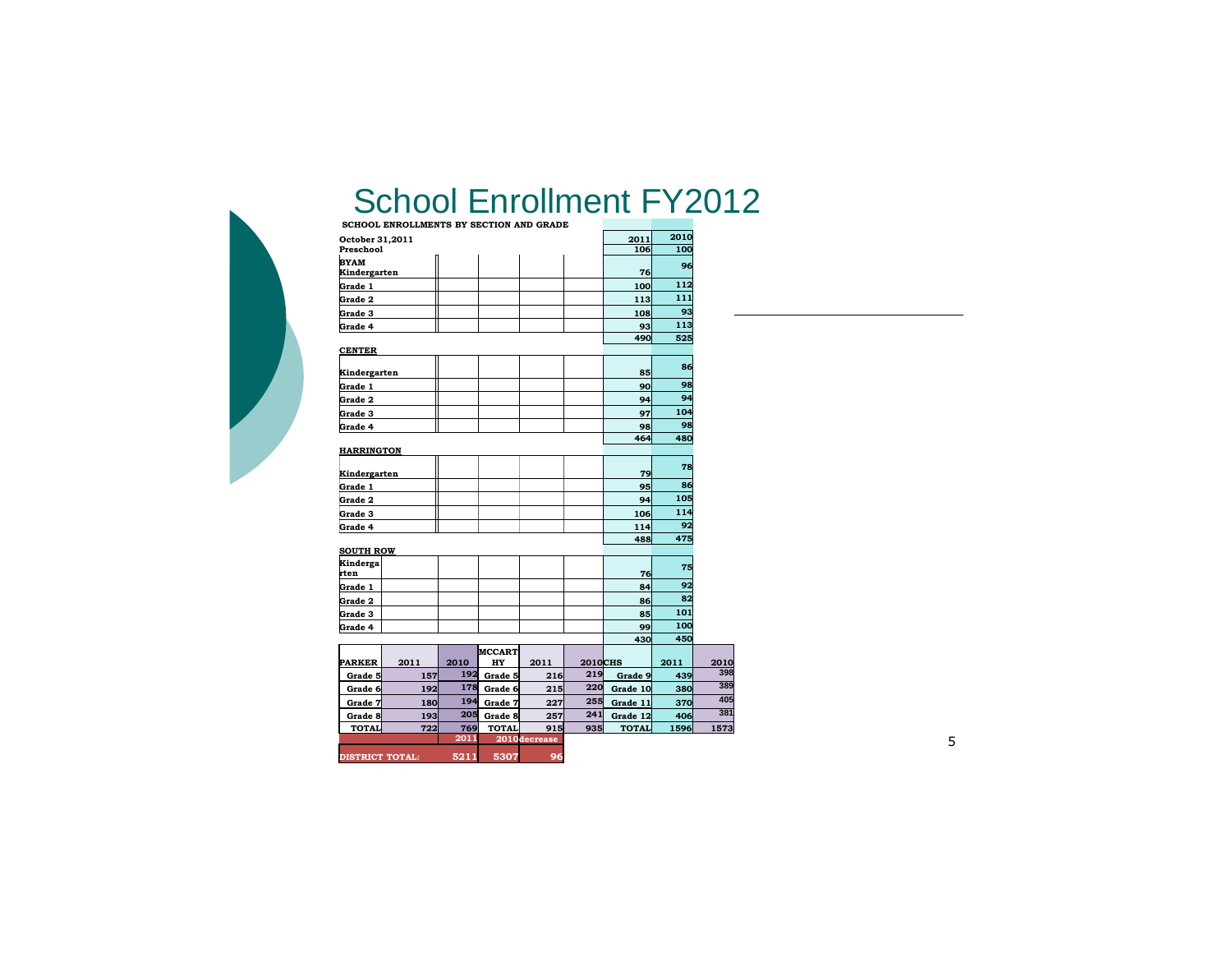|                         | 2013 APPROPRIATED                      |       |                    |       |                  |                |                                   |            |                    |          |
|-------------------------|----------------------------------------|-------|--------------------|-------|------------------|----------------|-----------------------------------|------------|--------------------|----------|
|                         | <b>SCHOOL BUDGET BY FUNCTION,</b>      |       |                    |       |                  |                |                                   |            |                    |          |
|                         | <b>GRANTS, REVENUES</b>                |       |                    |       |                  |                |                                   |            |                    |          |
|                         | <b>EXPENDITURES</b>                    | FTE.  | Actual             | FTE.  | Actual           | <b>FTE</b>     | <b>BUDGET</b>                     | <b>FTE</b> | <b>BUDGET</b>      | Percent  |
|                         |                                        | 2010  | 2010               | 2011  | 2011             | 2012           | 2012                              | 2013       | 2013               | Change   |
| 1                       | <b>SCHOOL COMMITTEE</b>                | 0.1   | ls.<br>30.440      | 0.1   | \$<br>58,719     | $0.1$ s        | 37.327                            | $0.1$ \$   | 26.262             | $-29.6%$ |
| $\overline{\mathbf{c}}$ | <b>SUPERINTENDENT</b>                  | 2.0   | 223.442            | 2.0   | 214.615          | 2.0            | 206,188                           | 2.0        | 211,688            | 2.7%     |
| 3                       | ASST. SUPT./ DIR. OF CURR.             | 2.0   | 246,873            | 2.0   | 109,592          | 2.0            | 165,421                           | 2.0        | 171,921            | 3.9%     |
| $\overline{\mathbf{4}}$ | <b>DISTRICT WIDE EXPENSES</b>          |       | 116.227            |       | 140.775          |                | 141.797                           |            | 144.124            | 1.6%     |
| 5                       | <b>BUSINESS AND FINANCE</b>            | 6.0   | 323,945            | 6.0   | 305,182          | 4.5            | 314,234                           | 4.5        | 326,720            | 4.0%     |
| 6                       | <b>HUMAN RESOURCES</b>                 | 2.4   | 47,646             | 2.4   | 92,829           | 2.4            | 136,755                           | 2.4        | 135,302            | $-1.1%$  |
| $\overline{7}$          | <b>LEGAL SERVICES</b>                  |       | 72.024             |       | 73.152           |                | 72.000                            |            | 72.000             | 0.0%     |
| 8                       | <b>DISTRICTWIDE MIS</b>                | 9.7   | 813.157            | 9.7   | 956.133          | 9.2            | 1.008.325                         | 9.2        | 1.104.876          | 9.6%     |
| $\mathbf{g}$            | <b>CURRICULUM DIRECTORS</b>            | 3.8   | 398.769            | 3.8   | 303.417          | 9.8            | 1.031.210                         | 9.8        | 1.051.430          | 2.0%     |
| 10                      | <b>DEPARTMENTS HEADS</b>               | 2.2   | 217.349            | 2.2   | 128,446          | $\blacksquare$ | 0                                 | $\sim$     | 0                  |          |
| 11                      | <b>SCHOOL LEADERSHIP-BUILDING</b>      | 28.8  | 1,618,514          | 28.8  | 1,735,154        | 26.0           | 1.752.064                         | 26.0       | 1.776.838          | 1.4%     |
| 12                      | <b>CLASSROOM TEACHERS</b>              | 278.1 | 17,370,633         | 290.5 | 17,570,584 287.4 |                | 18.539.974                        | 287.4      | 18,901,503         | 1.9%     |
| 13                      | <b>TEACHERS SPECIALISTS</b>            | 11.0  | 850.557            | 11.0  | 1,199,261        | 11.2           | 1,032,701                         | 11.2       | 1,045,458          | 1.2%     |
| 14                      | <b>SUBSTITUTES</b>                     |       | 644.061            |       | 581,876          |                | 558,000                           |            | 659.000            | 18.1%    |
| 15                      | <b>PARAPROFESSIONALS</b>               | 30.2  | 651,053            | 30.2  | 604,064          | 38.7           | 622,676                           | 38.7       | 684,955            | 10.0%    |
| 16                      | <b>LIBRARIANS MEDIA CENTER</b>         | 16.2  | 507.240            | 16.2  | 487,937          | 8.4            | 365,125                           | 8.4        | 364,731            | $-0.1%$  |
| 17                      | PROFESSIONAL DEVELOPMENT               |       | 68,181             |       | 106,596          |                | 110,232                           |            | 110,232            | 0.0%     |
| 18                      | <b>TEXTBOOKS &amp; MEDIA MATERIALS</b> |       | 144,951            |       | 206,425          |                | 242,658                           |            | 244,214            | 0.6%     |
| 19                      | <b>LIBRARY INST. MATERIALS</b>         |       | 47,488             |       | 48,820           |                | 50,004                            |            | 50,000             | 0.0%     |
| 20                      | <b>INSTRUCTIONAL EQUIPMENT</b>         |       | 333.137            |       | 319.929          |                | 344.926                           |            | 342.620            | $-0.7%$  |
| 21                      | <b>GENERAL SUPPLIES</b>                |       | 313,752            |       | 409,857          |                | 414,276                           |            | 454,598            | 9.7%     |
| 22                      | <b>CLASSROOM INST TECHNOLOGY</b>       |       | 189,978            |       | 199,960          |                | 189,753                           |            | 215,753            | 13.7%    |
| 23                      | <b>GUIDANCE COUNSELORS</b>             | 17.0  | 928.341            | 17.0  | 981.097          | 15.0           | 972.628                           | 15.0       | 993.867            | 2.2%     |
| 24                      | <b>PSYCHOLOGICAL SERVICES</b>          | 4.6   | 325.455            | 4.6   | 339.420          | 5.8            | 364.398                           | 5.8        | 395,412            | 8.5%     |
| 25                      | <b>MEDICAL/HEALTH SERVICES</b>         | 9.5   | 463.513            | 9.5   | 552.079          | 9.5            | 521,490                           | 9.5        | 509,304            | $-2.3%$  |
| 26                      | <b>TRANSPORTATION</b>                  | 0.5   | 1,132,658          | 0.5   | 1,090,605        | 0.2            | 1.220.707                         | 0.2        | 1,298,138          | 6.3%     |
| 27                      | <b>FOOD SERVICES</b>                   |       | 99,562             |       | 30,879           |                | 30.000                            |            | 30.000             | 0.0%     |
| 28                      | ATHLETIC DEPARTMENT                    | 2.8   | 434.953            | 2.8   | 462,486          | 2.8            | 460.048                           | 2.8        | 464.789            | 1.0%     |
| 29                      | OTHER STUDENT ACTIVITIES               |       | 21,755             |       | 23,886           |                | 42,732                            |            | 39,446             | $-7.7%$  |
| 30                      | <b>SCHOOL SECURITY</b>                 | 4.0   | 119,320            | 4.0   | 120,394          | 4.0            | 143,880                           | 4.0        | 163,832            | 13.9%    |
| 31                      | <b>CUSTODIAL SERVICES</b>              | 23.0  | 1,255,127          | 23.0  | 1,322,661        | $\sim$         | 1,025,107                         | $\sim$     | 1,019,579          | $-0.5%$  |
| 32                      | UTILTIES/FUEL                          |       | 441,252            |       | 666,331          |                | 549,026                           |            | 549.026            | 0.0%     |
|                         |                                        |       |                    |       |                  |                |                                   |            |                    |          |
|                         | 33UTILITIES/PHONE/ELECTRICITY/WATER    |       | 708.511            |       | 830.484          |                | 748.741                           |            | 743.104            | $-0.8%$  |
| 34                      | <b>TOTAL REGULAR EDUCATION</b>         |       | 453.9 \$31,159,864 | 466.3 |                  |                | $$32,273,645$ 439.0 $$33,414,403$ |            | 439.0 \$34,300.722 | 2.7%     |
|                         |                                        |       |                    |       |                  |                |                                   |            |                    | 6        |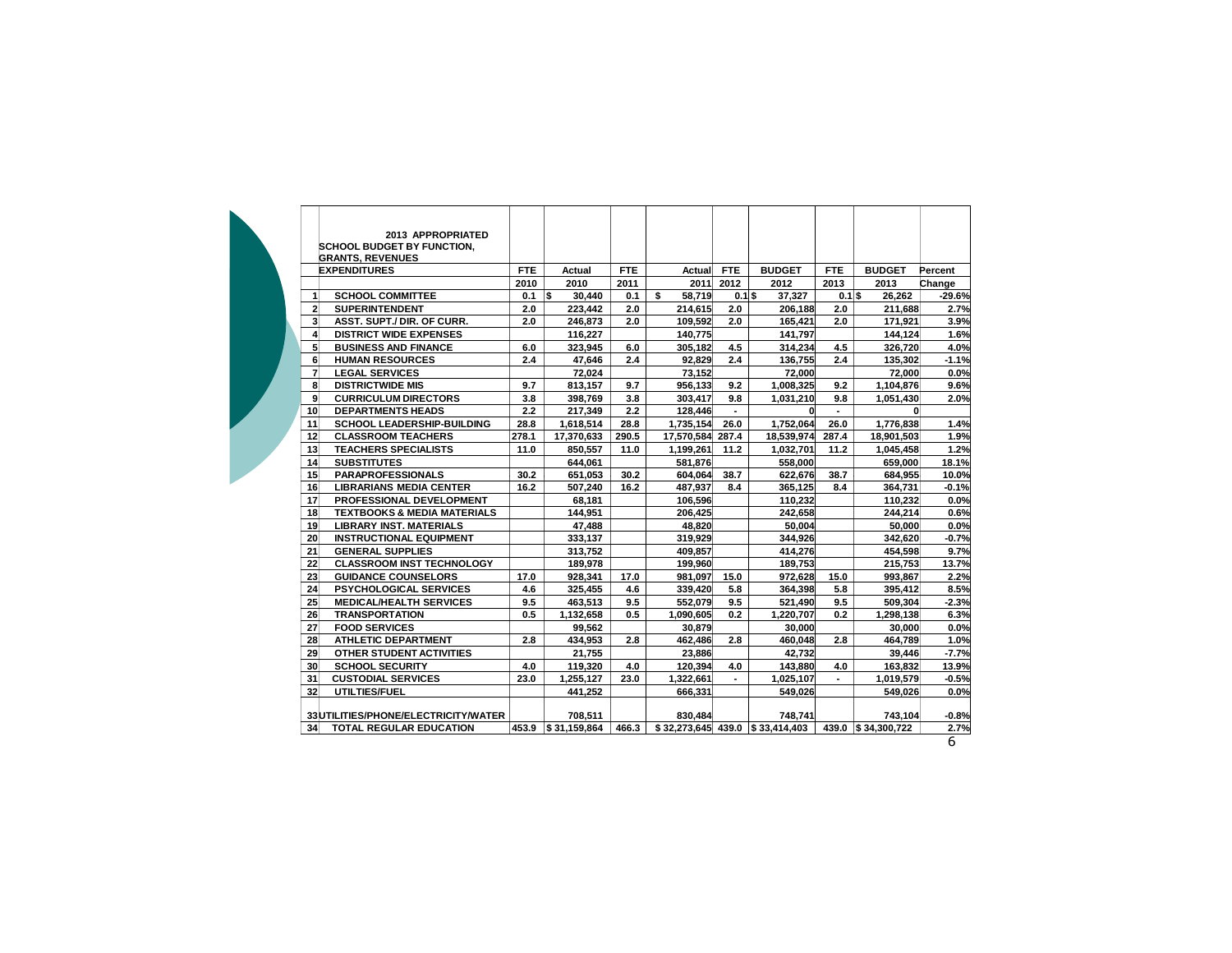|      | <b>APPROPRIATED SCHOOL BUDGET BY</b><br><b>FUNCTION, GRANTS, REVENUES</b> | <b>FTE</b> | Actual              | <b>FTE</b>       | Actual             | <b>FTE</b>     | <b>BUDGET</b>            | <b>FTE</b> | <b>BUDGET</b>            | Percent   |
|------|---------------------------------------------------------------------------|------------|---------------------|------------------|--------------------|----------------|--------------------------|------------|--------------------------|-----------|
|      | <b>EXPENDITURES</b>                                                       | 2010       | 2010                | 2011             | 2011               | 2012           | 2012                     | 2013       | 2013                     | Change    |
|      | <b>SPECIAL ED FUND</b>                                                    |            |                     |                  |                    |                |                          |            |                          |           |
| 35Ed | <b>CURRICULUM /Director of Special</b>                                    | 6.4        | <b>S</b><br>387.938 | 6.4              | s.<br>443.615      | 7.2            | 572.174                  | 7.2        | 573.262                  | 0.2%      |
| 36   | <b>TEACHERS SPECIALISTS</b>                                               | 44.1       | 2,868,122           | 46.1             | 3,025,172          | 56.6           | 3,455,621                | 56.6       | 3,575,417                | 3.5%      |
| 37   | <b>MEDICAL/THERAPEUTIC SERVICES</b>                                       | 3.8        | 177.205             | 3.8              | 216.290            | 4.8            | 272.875                  | 4.8        | 283.789                  | 4.0%      |
| 38   | <b>PARAPROFESSIONALS/INST ASST</b>                                        | 79.8       | 1.487.889           | 86.0             | 1.724.239          | 99.9           | 1.795.124                | 99.9       | 1.849.631                | 3.0%      |
| 39   | PROFESSIONAL DEVELOPMENT                                                  |            |                     |                  | 17,948             |                | 0                        |            | 0                        |           |
| 40   | <b>TEXTBOOKS &amp; MEDIA MATERIALS</b>                                    |            |                     |                  | 1.147              |                | $\mathbf{0}$             |            | O                        |           |
| 41   | <b>GENERAL SUPPLIES</b>                                                   |            | 20.060              |                  | 23.176             |                | 27,401                   |            | 25,401                   | $-7.3%$   |
| 42   | OTHER INSTRUCTIONAL SERVICES                                              |            | 5,191,374           |                  | 5,584,143          |                | 5.029.578                |            | 5,071,318                | 0.8%      |
| 43   | <b>MEDICAL/HEALTH SERVICES</b>                                            | 0.5        | 36.383              | 0.5              | 32.827             | 0.5            | 32.341                   | 0.5        | 36.383                   | 12.5%     |
| 44   | <b>TRANSPORTATION</b>                                                     |            | 1,747,901           |                  | 1,902,286          |                | 1.586.146                |            | 1.899.739                | 19.8%     |
| 45   | <b>TOTAL SPECIAL EDUCATION</b>                                            | 134.6      | \$11.916.872        | 142.8            | \$12.970.843 169.0 |                | \$12,771.260             | 169.0      | \$13.314.940             | 4.3%      |
|      | TOTAL SCHOOL DEPT.<br><b>46EXPENDITURES</b>                               | 588.5      | \$43.076.736        | 609.1            | \$45.244.488 608.0 |                | \$46.185.663             | 608.0      | \$47.615.662             | 3.1%      |
|      | <b>REVENUES</b>                                                           |            |                     |                  |                    |                |                          |            |                          |           |
| 47   | TITLE 1                                                                   | 2.2        | <b>S</b><br>137,776 | $2.2\phantom{0}$ | \$<br>162,285      | $2.2\,$        | S.<br>169,189            | 2.2        | \$<br>169,189            | 0.0%      |
| 48   | <b>TEACHER QUALITY</b>                                                    | 1.0        | 84,822              | 1.0              | 95,579             | $\blacksquare$ | 78,292                   | $\sim$     | 78,292                   | 0.0%      |
| 49   | <b>SPED ALLOCATION</b>                                                    | 29.4       | 957.653             | 29.4             | 1,157,753          | 24.0           | 1,131,473                | 24.0       | 1,131,473                | 0.0%      |
| 50   | <b>EARLY CHILDHOOD</b>                                                    | 1.2        | 34,307              | $1.2$            | 35,274             | 1.2            | 35,327                   | 1.2        | 35,327                   | 0.0%      |
| 51   | <b>DRUG FREE SCHOOLS</b>                                                  |            | 6.218               |                  | 5.625              |                | ٠                        |            | $\blacksquare$           |           |
|      | 52ENGLISH LANG. LEARNERS                                                  |            |                     |                  |                    |                | 23,366                   |            | 23.366                   |           |
| 53   | <b>IDEA FEDERAL:</b>                                                      |            |                     |                  |                    |                |                          |            |                          |           |
| 54   | Race To The Top                                                           |            |                     |                  | 14.994             |                | 14.994                   |            | 14.994                   | 0.0%      |
| 55   | <b>Ed Jobs Funding</b>                                                    |            |                     |                  |                    |                | 692.768                  |            | $\overline{\phantom{a}}$ | $-100.0%$ |
| 56   | <b>STIMULUS</b>                                                           | 14.4       | 940.837             |                  | 306.431            |                | ٠                        |            |                          |           |
| 57   | <b>ARRA</b>                                                               |            | 643,055             |                  | 641,868            |                | $\overline{\phantom{a}}$ |            |                          |           |
| 58   | <b>EARLY CHILDHOOD</b>                                                    |            | 25.019              |                  | 25.019             |                | ٠                        |            | $\overline{\phantom{a}}$ |           |
| 59   | <b>TOTAL GRANTS</b>                                                       | 48.2       | \$2,829,687         | 33.8             | \$2,444,828        | 27.4           | \$2,145,409              | 27.4       | \$1,452,641              | $-32.3%$  |
| 60   | <b>OTHER REVENUE</b><br><b>COMMUNITY EDUCATION</b>                        |            | \$<br>192,000       |                  | \$<br>192,000      |                | 192.000                  |            | 192.000                  | 0.0%      |
| 61   | <b>SPED CIRCUIT BREAKER</b>                                               |            | 1,471,945           |                  | 1,215,000          |                | 1,856,785                |            | 1,800,000                | $-3.1%$   |
| 62   | <b>ATHLETIC/ACTIVITIES</b>                                                |            | 540.000             |                  | 540.000            |                | 540.000                  |            | 540.000                  | 0.0%      |
| 63   | <b>ERATE</b>                                                              |            | 32.668              |                  | 20.000             |                | 28.000                   |            | 28.000                   | 0.0%      |
| 64   | <b>EARLY CHILDHOOD</b>                                                    | 1.0        | 65.000              | 1.0              | 65.000             | 1.0            | 65.000                   | 1.0        | 65.000                   | 0.0%      |
| 65   | <b>BUS FEES</b>                                                           | 0.8        | 450.000             | 0.5              | 450.000            | 0.5            | 450.000                  | 0.5        | 450.000                  | 0.0%      |
| 66   | <b>TOTAL OTHER REVENUE</b>                                                | 1.8        | \$2,751,613         | 1.5              | \$2,482,000        | 1.5            | \$3,131,785              | 1.5        | \$3,075,000              | $-1.8%$   |
|      | TOTAL BUDGET, GRANTS &<br>67REVENUES                                      | 638.5      | \$48,658,036        | 644.4            | \$50.171.316 636.9 |                | \$51.462.857             | 636.9      | \$52,143,303             | 1.3%      |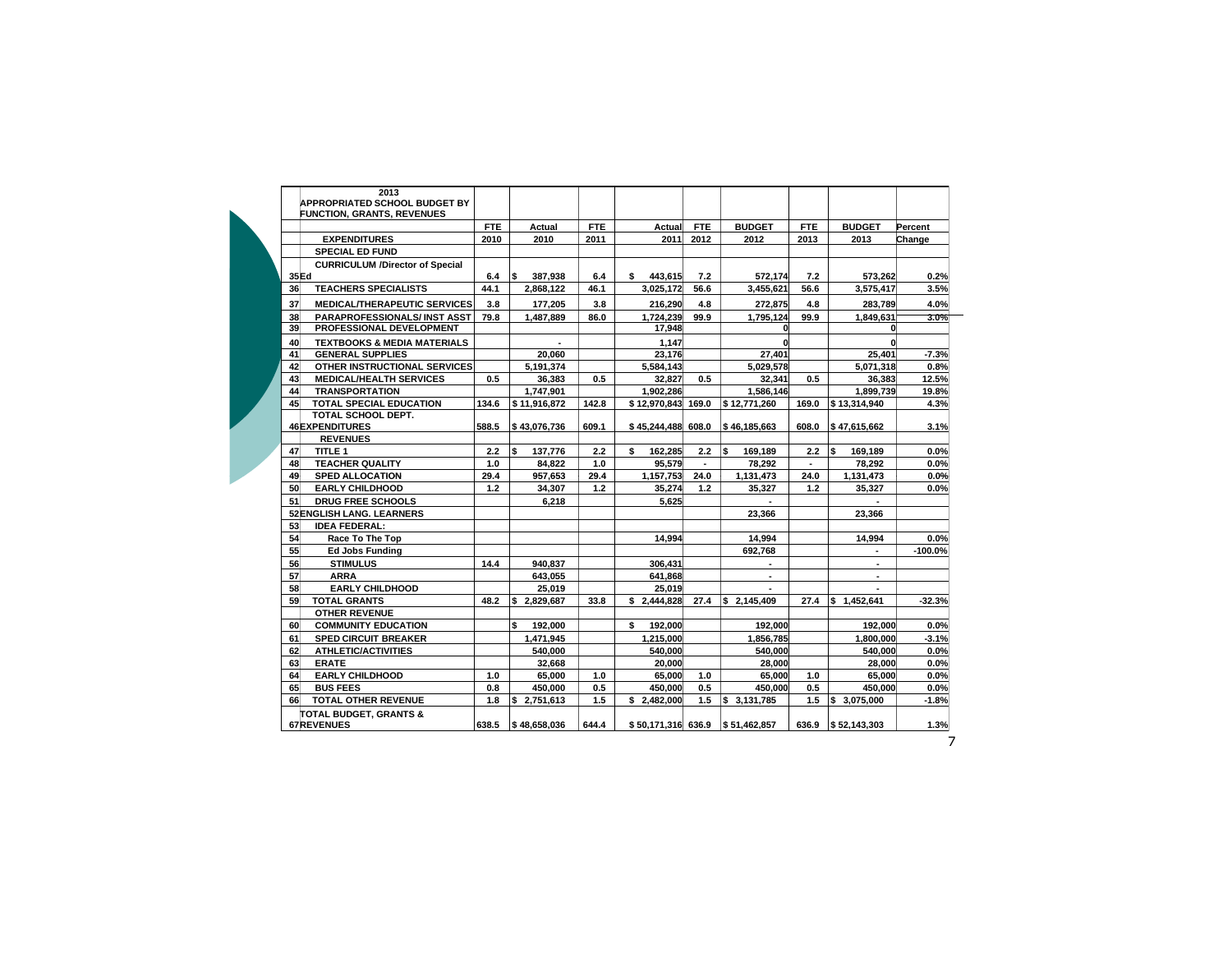

## FY05 –FY11 Expenditures V Enrollment Trends



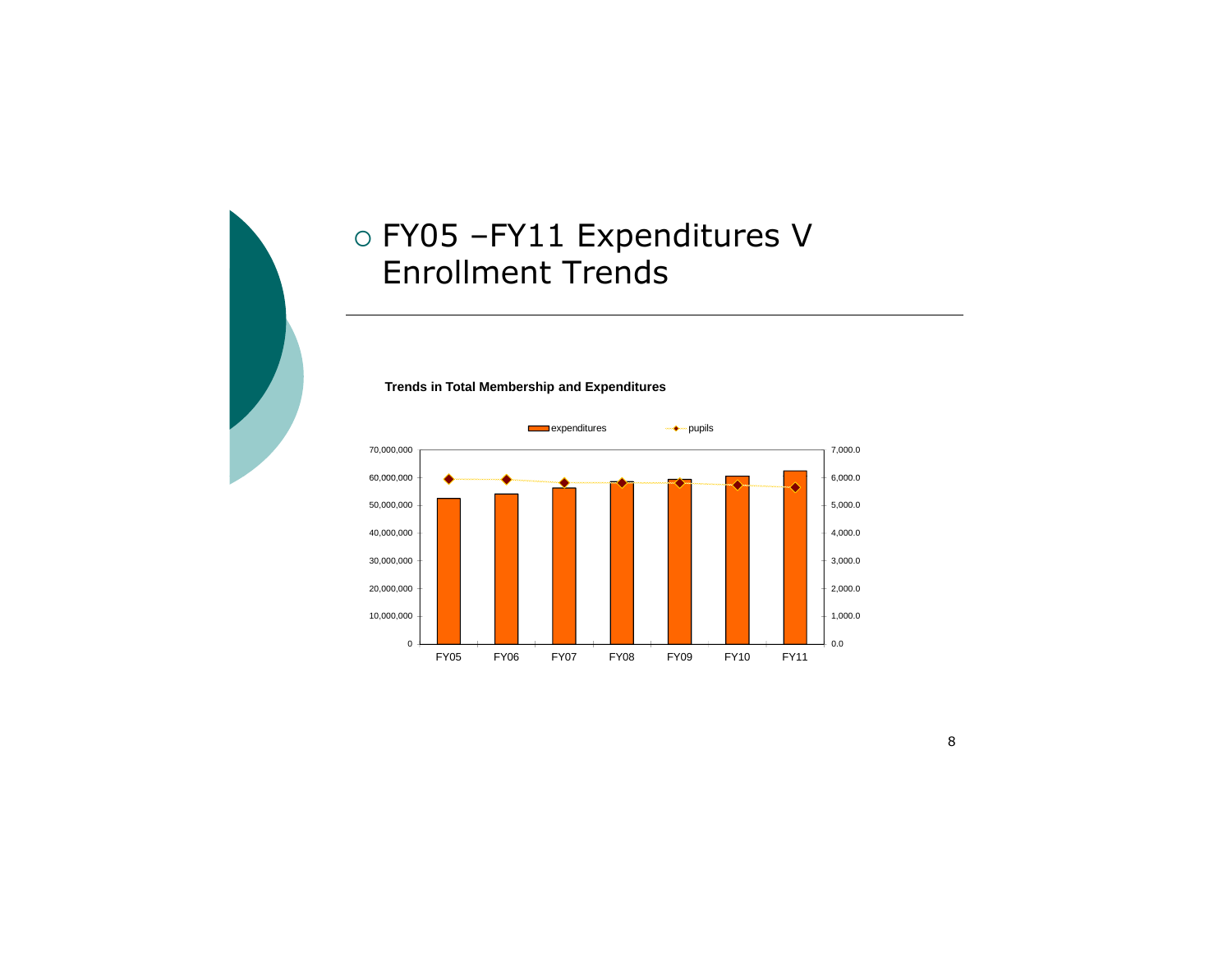#### Per pupil calculation 2011

| In-District FTE = $5,390.2$ Out of District FTE = $262.2$<br>Total FTE Average Membership = 5,652.4 | <b>Chelmsford State</b><br><b>Cost Per</b><br><b>Pupil</b> | <b>Average Per Percent</b><br><b>Pupil</b> | <b>Difference</b> |
|-----------------------------------------------------------------------------------------------------|------------------------------------------------------------|--------------------------------------------|-------------------|
| Administration                                                                                      | \$384                                                      | \$448                                      | $-14.3%$          |
| Instructional Leadership                                                                            | \$489                                                      | \$829                                      | $-41.0%$          |
| Classroom & Specialist Teachers                                                                     | \$4,141                                                    | \$5,023                                    | $-17.6%$          |
| <b>Other Teaching Services</b>                                                                      | \$736                                                      | \$993                                      | $-25.9%$          |
| <b>Professional Development</b>                                                                     | \$168                                                      | \$240                                      | $-30.0%$          |
| Instructional Materials, Equipment & Technology                                                     | \$289                                                      | \$430                                      | $-32.8%$          |
| Guidance, Couseling and Testing                                                                     | \$245                                                      | \$372                                      | $-34.1%$          |
| <b>Pupil Services</b>                                                                               | \$906                                                      | \$1,217                                    | $-25.6%$          |
| Operations & Maintenance                                                                            | \$722                                                      | \$1,063                                    | $-32.1%$          |
| Insurance, Retirement Programs and Other                                                            | \$1,715                                                    | \$2,293                                    | $-25.2%$          |
| Payments to Out of District Schools                                                                 | \$36,828                                                   | \$20,490                                   | 79.7%             |
| <b>Total Cost Per Pupil</b>                                                                         | 11,048.79                                                  | 13,371.25                                  | $-17.4%$          |

**Out of district average membership: includes all resident pupils attending publicly funded districts besides the home district, such as sped placements (public or private); charter pupils, choice pupils, tuition agreements, children of teachers attending their parent's districts because of collective bargaining agreements, and nonresident tuition vocational pupils.**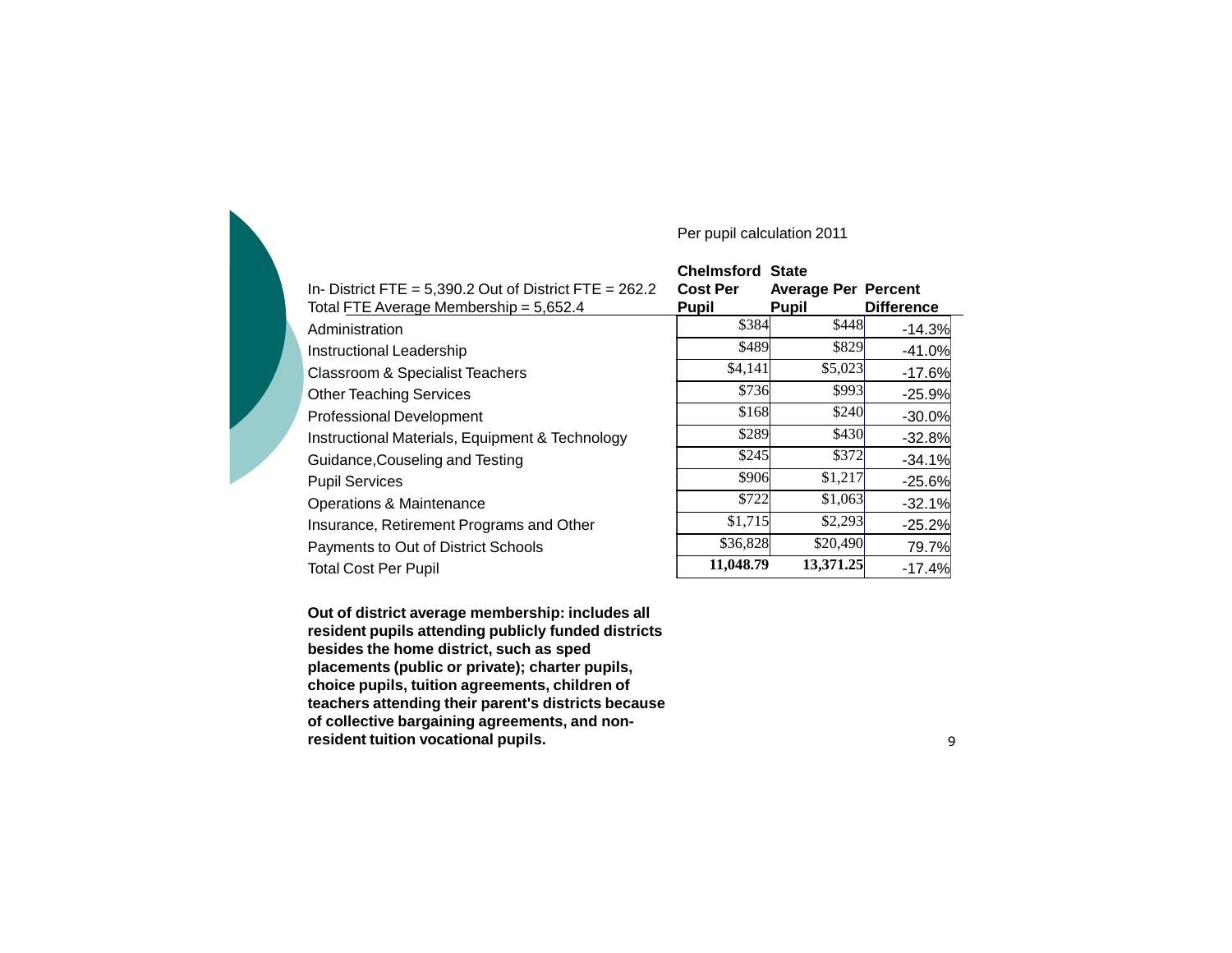| function<br>category                    | expenditure pct |       |  |
|-----------------------------------------|-----------------|-------|--|
| 1administration                         | 2,071,420       | 3.32  |  |
| 2instructional leadership               | 2,635,981       | 4.22  |  |
| 3classroom and specialist teachers      | 22,318,204      | 35.74 |  |
| 4 other teaching                        | 3,968,245       | 6.35  |  |
| 5professional development               | 904,344         | 1.45  |  |
| 6instructional materials and technology | 1,556,281       | 2.49  |  |
| 7 guidance, counseling and testing      | 1,320,517       | 2.11  |  |
| 8pupil services                         | 4,885,763       | 7.82  |  |
| 9 operations and maintenance            | 3,891,027       | 6.23  |  |
| 10insurance, retirement and other       | 9,244,051       | 14.80 |  |
| 11 payments to other districts          | 9,656,330       | 15.46 |  |
| 12                                      |                 |       |  |
| 13total spending                        | 62,452,163      |       |  |
| total in-district                       | 52,795,833      |       |  |
| total instructional                     | 32,703,572      |       |  |
| in-district percent on instruction      | 61.94           |       |  |
| total teaching                          | 26,286,449      |       |  |
| in-district percent on teaching         | 49.79           |       |  |

### Chelmsford Total, FY11

#### **FY11 Expenditures By Function, All Funds**

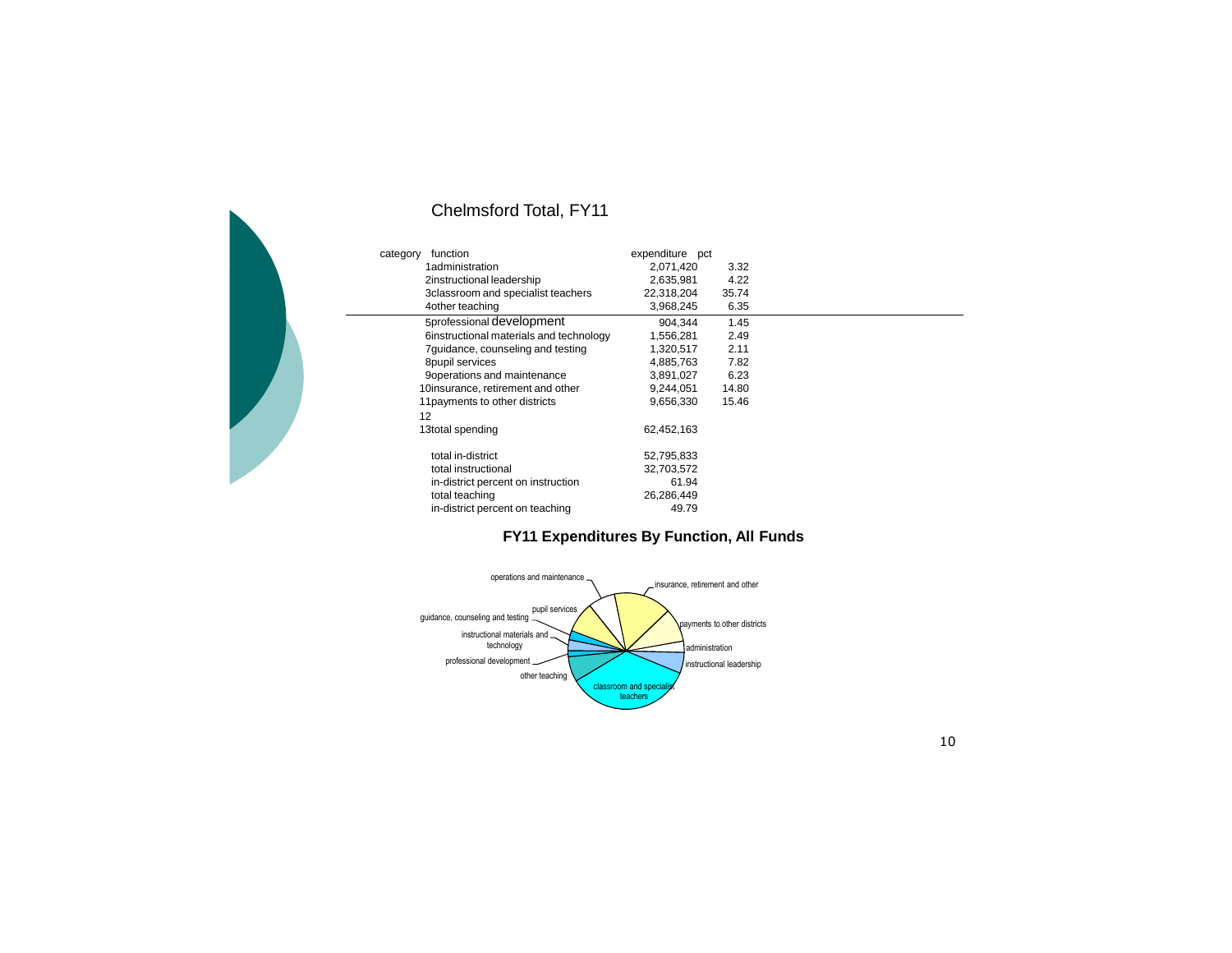| Per pupil calculation 2011                         | Rank<br>spending<br>cost per<br>pupil with<br>comparable<br>communities.<br>5 | 10                              | 9                     | 6                                                              | 11                       | 2                    |
|----------------------------------------------------|-------------------------------------------------------------------------------|---------------------------------|-----------------------|----------------------------------------------------------------|--------------------------|----------------------|
| In- District FTE = $5.390.2$ Out of District FTE   |                                                                               |                                 |                       |                                                                |                          |                      |
| $= 262.2$ Total FTE Average Membership $=$         | <b>Chelmsford</b>                                                             | <b>Barnstable</b>               | <b>Billerica Cost</b> | <b>Braintree Cost</b>                                          | <b>Brookline</b>         | <b>Franklin Cost</b> |
| 5,652.4                                            | <b>Cost Per Pupil</b>                                                         | <b>Cost Per Pupil Per Pupil</b> |                       | Per Pupil                                                      | Cost Per Pupil Per Pupil |                      |
| Administration                                     | \$384                                                                         | \$607                           | \$228                 | \$342                                                          | \$750                    | \$219                |
| Instructional Leadership                           | \$489                                                                         | \$950                           | \$552                 | \$661                                                          | $\sqrt{$1,141}$          | \$526                |
| Classroom & Specialist Teachers                    | \$4,141                                                                       | \$5,217                         | \$4,383               | \$4,417                                                        | \$6,292                  | \$4,663              |
| Other Teaching Services                            | \$736                                                                         | \$747                           | \$805                 | \$916                                                          | \$1,684                  | \$792                |
| Professional Development                           | \$168                                                                         | \$50                            | \$60                  | \$54                                                           | \$286                    | \$160                |
| Instructional Materials, Equipment &<br>Technology | \$289                                                                         | \$925                           | \$292                 | \$363                                                          | \$476                    | \$269                |
| Guidance, Couseling and Testing                    | \$245                                                                         | \$246                           | \$430                 | \$394                                                          | \$545                    | \$273                |
| <b>Pupil Services</b>                              | \$906                                                                         | \$1,564                         | \$1,027               | \$1,071                                                        | \$786                    | \$930                |
| Operations & Maintenance                           | \$722                                                                         | \$1,483                         | \$1,165               | \$949                                                          | \$1,445                  | \$940                |
|                                                    | \$1,715                                                                       |                                 | \$2,996               | \$1,167                                                        | \$2,468                  | \$1,151              |
| Insurance, Retirement Programs and Other           |                                                                               | \$2,320                         |                       |                                                                |                          |                      |
| Payments to Out of District Schools                | \$36,828                                                                      | \$10,961                        | \$25,662              | \$53,951                                                       | \$70,952                 | \$19,908             |
| <b>Total Cost Per Pupil</b>                        | \$11,049                                                                      | \$13,330                        | \$12,628              | \$11,176                                                       | \$16,556                 | \$10,693             |
| Chapter 70                                         | \$9,880,853                                                                   |                                 |                       | \$7,184,728 \$17,754,459 \$13,309,509 \$8,949,381 \$26,857,636 |                          |                      |
| Grade 10 MCAS ADV & Proficient                     |                                                                               |                                 |                       |                                                                |                          |                      |
| <b>ELA</b>                                         | 93%                                                                           | 87%                             | 88%                   | 91%                                                            | 93%                      | 95%                  |
| <b>MATH</b>                                        | 89%                                                                           | <b>76%</b>                      | 83%                   | 86%                                                            | 88%                      | 86%                  |

Out of district average membership:<br>includes all resident pupils attending<br>publicly funded districts besides the home<br>district, such as sped placements (public<br>or private); charter pupils, choice pupils,<br>tuition agreements

Chapter 70 aid doesn't include Charter and Choice Tuition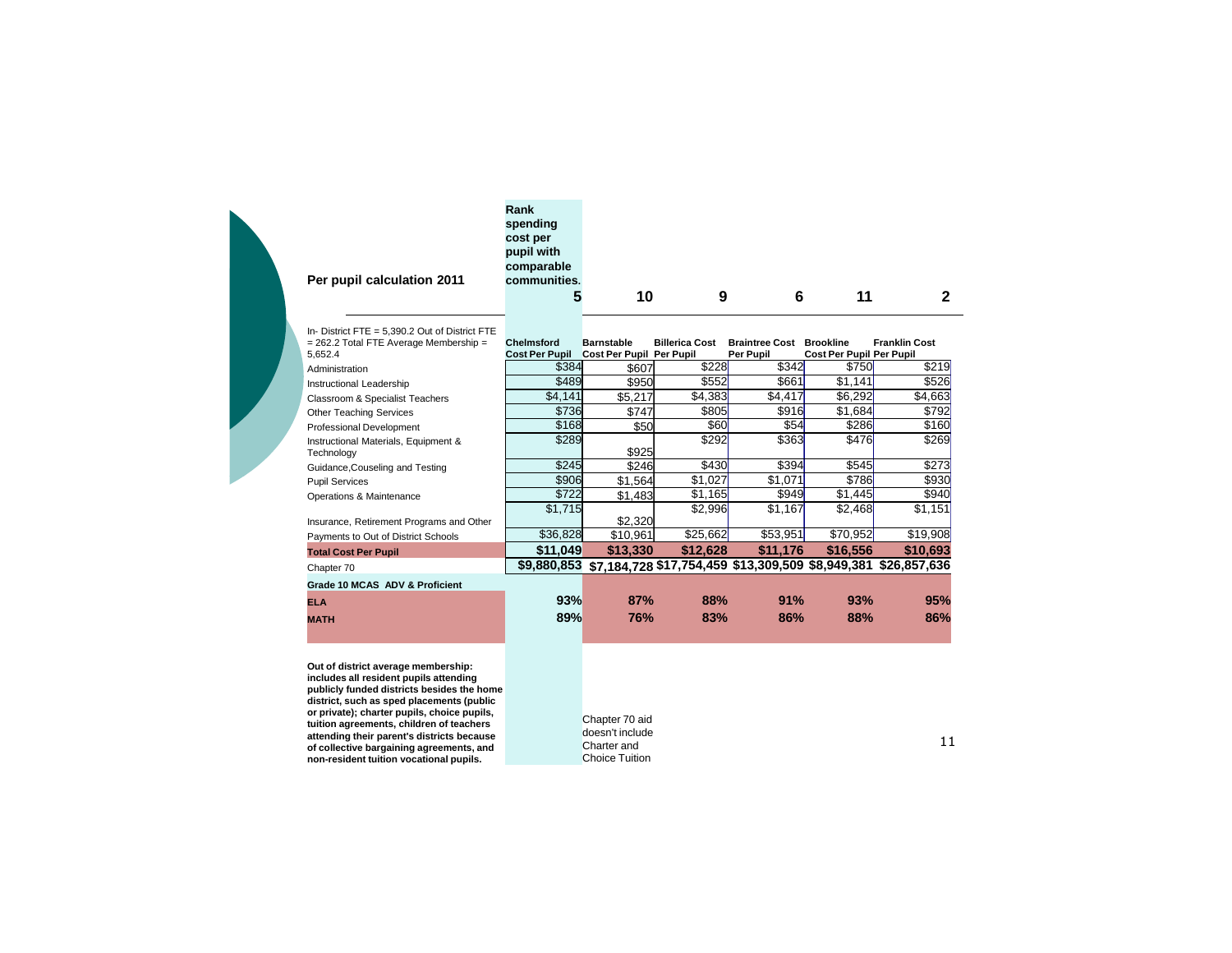#### **Per pupil calculation 2011**

#### **Rank spending cost per pupil with comparable communities.**

|   | ________ |  |  |
|---|----------|--|--|
| 5 |          |  |  |

|                                                    |                   |                  |                 | <b>North</b>    |                 |                                                                             |                            |                   |
|----------------------------------------------------|-------------------|------------------|-----------------|-----------------|-----------------|-----------------------------------------------------------------------------|----------------------------|-------------------|
| In- District FTE = $5,390.2$ Out of                | <b>Chelmsford</b> | <b>Mansfield</b> | Marshfield      | Andover         | Shrewsbury      | Tewksburv                                                                   | <b>State</b>               | Chelmsford        |
| District $FTE = 262.2$ Total FTE                   | <b>Cost Per</b>   | <b>Cost Per</b>  | <b>Cost Per</b> | <b>Cost Per</b> | <b>Cost Per</b> | <b>Cost Per</b>                                                             | <b>Average Per Percent</b> |                   |
| Average Membership = 5,652.4                       | Pupil             | Pupil            | Pupil           | Pupil           | Pupil           | Pupil                                                                       | Pupil                      | <b>Difference</b> |
| Administration                                     | \$384             | \$436            | \$372           | \$336           | \$283           | \$430                                                                       | \$448                      | $-14.3%$          |
| <b>Instructional Leadership</b>                    | \$489             | \$660            | \$621           | \$566           | \$631           | \$576                                                                       | \$829                      | $-41.0%$          |
| <b>Classroom &amp; Specialist Teachers</b>         | \$4,141           | \$4,250          | \$4,733         | \$4,162         | \$4,290         | \$4,315                                                                     | \$5,023                    | $-17.6%$          |
| <b>Other Teaching Services</b>                     | \$736             | \$811            | \$1,069         | \$765           | \$978           | \$801                                                                       | \$993                      | $-25.9%$          |
| Professional Development                           | \$168             | \$154            | \$32            | \$48            | \$112           | \$84                                                                        | \$240                      | $-30.0%$          |
| Instructional Materials, Equipment &<br>Technology | \$289             | \$298            | \$318           | \$355           | \$172           | \$282                                                                       | \$430                      | $-32.8%$          |
| Guidance, Couseling and Testing                    | \$245             | \$303            | \$349           | \$253           | \$264           | \$362                                                                       | \$372                      | $-34.1%$          |
| <b>Pupil Services</b>                              | \$906             | \$937            | \$996           | \$1,156         | \$1,038         | \$1,324                                                                     | \$1,217                    | $-25.6%$          |
| Operations & Maintenance                           | \$722             | \$748            | \$783           | \$952           | \$740           | \$736                                                                       | \$1,063                    | $-32.1%$          |
| Insurance, Retirement Programs and<br>Other        | \$1,715           | \$1,657          | <b>\$955</b>    | \$1,995         | \$1,257         | \$2,207                                                                     | \$2,293                    | $-25.2%$          |
| Payments to Out of District Schools                | \$36,828          | \$18,600         | \$36,743        | \$55,410        | \$27,290        | \$35,505                                                                    | \$20,490                   | 79.7%             |
| <b>Total Cost Per Pupil</b>                        | \$11.049          | \$10.554         | \$10,776        | \$11,503        | \$10,804        | \$12,067                                                                    | \$13,371                   | $-17.4%$          |
| Chapter 70                                         |                   |                  |                 |                 |                 | \$9,880,853 \$17,873,614 \$13,567,053 \$6,702,729 \$18,511,623 \$12,317,499 |                            |                   |
| Grade 10 MCAS ADV & Proficient                     |                   |                  |                 |                 |                 |                                                                             |                            |                   |
| <b>ELA</b>                                         | 93%               | 92%              | 94%             | 91%             | 96%             | 86%                                                                         | 84%                        |                   |
| <b>MATH</b>                                        | 89%               | 90%              | 85%             | 78%             | 91%             | 81%                                                                         | 74%                        |                   |

**Out of district average membership: includes all resident pupils attending publicly funded districts besides the home district, such as sped placements (public or private); charter pupils, choice pupils, tuition agreements, children of teachers attending their parent's districts because of collective bargaining** doesn't includ<br>agreements, and non-resident tuition charter and<br>vocational pupils. **Charter and charter** tuition. Chapter 70 aid doesn't include